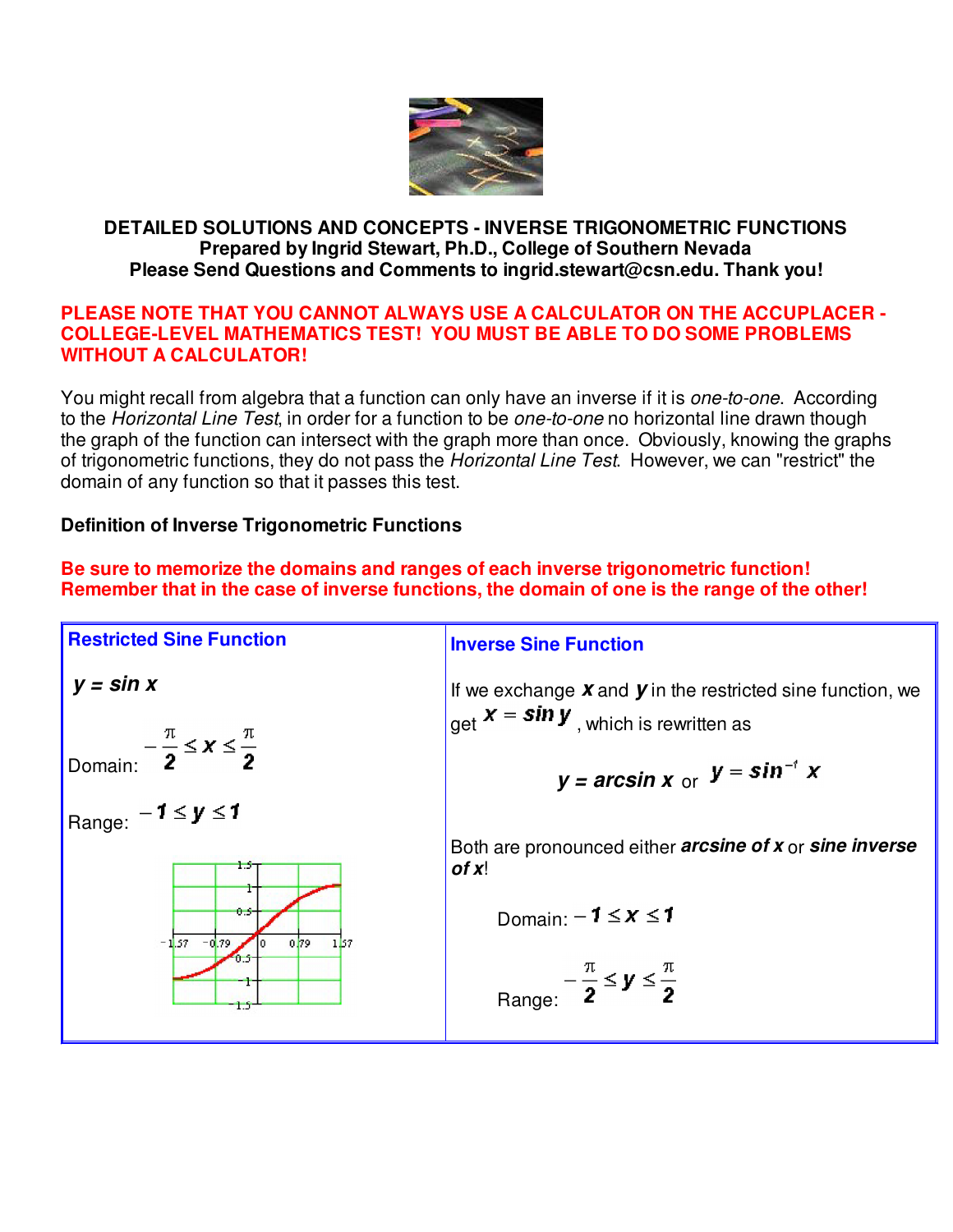

#### **Inverse Cotangent, Secant, and Cosecant Functions**

For completeness, the definitions of the inverse cotangent, secant, and cosecant functions are included. **Please note that the ranges of the inverse secant and cosecant function are not universally agreed upon!**

y = arccot x  $_{\text{or}}$  y = cot<sup>-1</sup> x

Domain:  $-\infty < x < \infty$  Range:  $0 < y < \pi$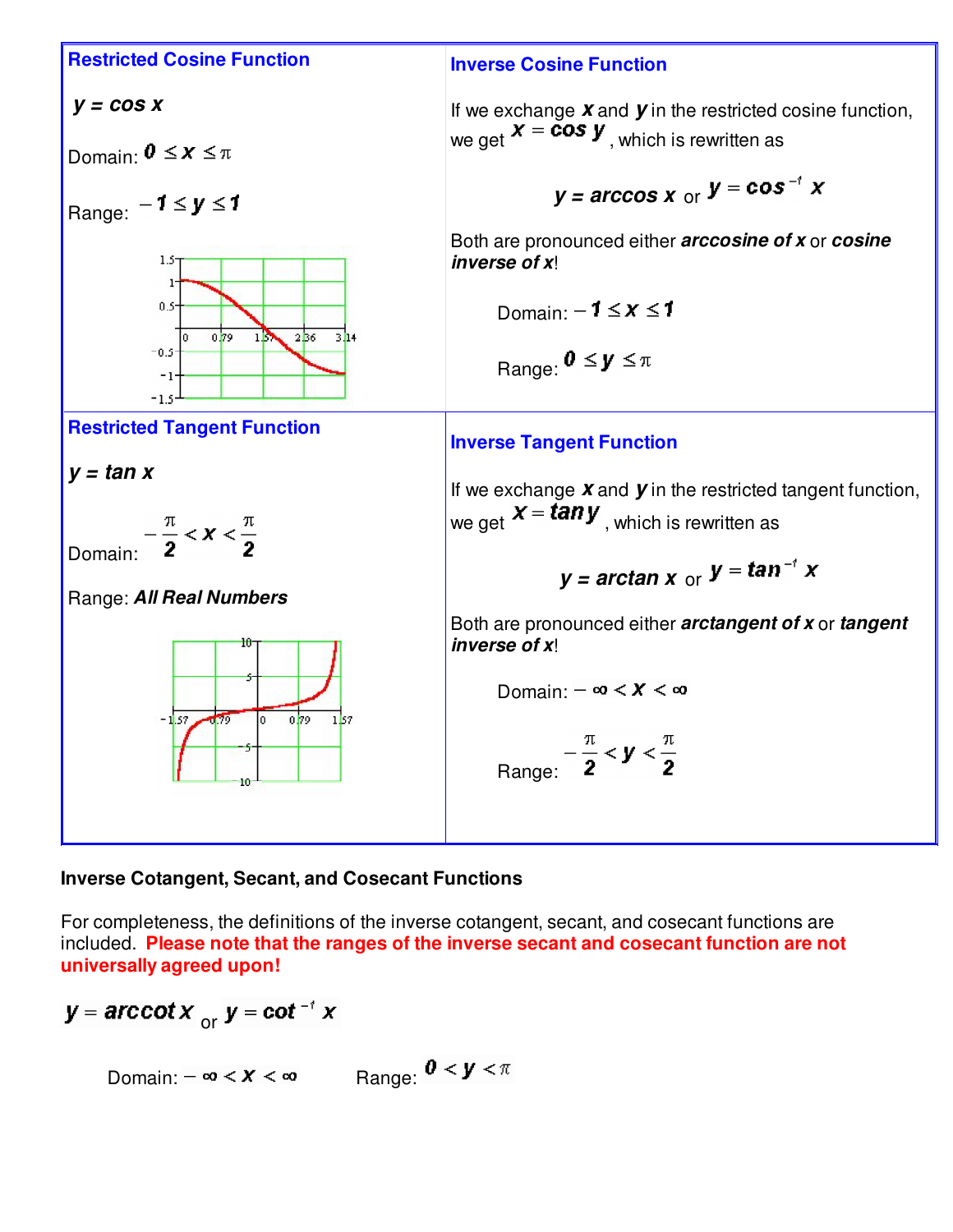$y = arc sec x$  or  $y = sec^{-t} x$ 

Domain: 
$$
|\mathbf{x}| \ge 1
$$
 Range:  $0 < \mathbf{y} < \pi$ ,  $\mathbf{y} \ne \frac{\pi}{2}$ 

 $y =$  arc csc  $x_{\alpha x}$   $y =$  csc<sup>-1</sup>  $x$ 

Domain: 
$$
|\mathbf{x}| \ge \mathbf{1}
$$
 Range:  $-\frac{\pi}{2} < \mathbf{y} < \frac{\pi}{2}$ ,  $\mathbf{y} \ne \mathbf{0}$ 

### **Problem 1:**

Using a calculator, find **sin -1 (0.86)** in degrees and radians rounded to two decimal places.

You access **sin -1** by first pressing the "2nd" or "Shift" key on your calculator and then pressing the "sin" key.

If you want your angles to be in radians, make sure your calculator is in "Radian Mode". If you want your angles to be in degrees, your calculator must be in "Degree Mode."

This calculation will result in approximately **59.32<sup>o</sup>** or **1.04** radians.

#### **Problem 2:**

Using a calculator, find **cos -1 (-0.87)** in degrees and radians rounded to two decimal places.

You access **cos -1** by first pressing the "2nd" or "Shift" key on your calculator and then pressing the "cos" key.

This calculation results in approximately **150.46<sup>o</sup>** or **2.63** radians.

### **Problem 3:**

Using a calculator, find **tan -1 (0.59)**in degrees and radians rounded to two decimal places.

You access **tan -1** by first pressing the "2nd" or "Shift" key on your calculator and then pressing the "tan" key.

This calculation results in approximately **30.54<sup>o</sup>** or **0.53** radians.